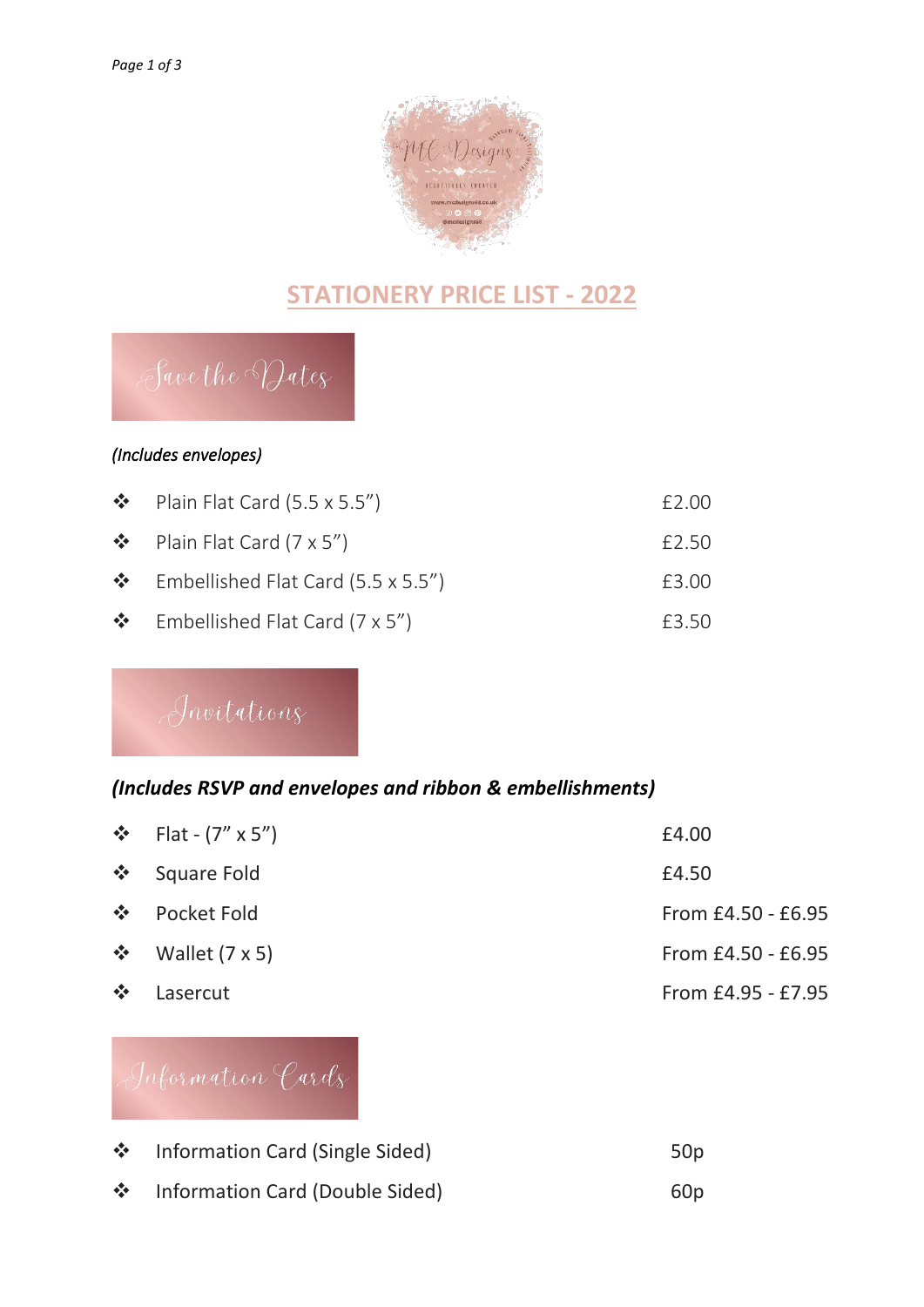



❖ Large Folded 300gsm Card (Personalised) 90p



### *(Stands included if requested and choice of black, gold, silver or rose gold font)*

| <b>经</b> | Acrylic Table Numbers/Names (unpainted background) £3.25 |       |
|----------|----------------------------------------------------------|-------|
|          | ❖ Acrylic Table Numbers/Names (painted background)       | £4.00 |
|          | $\triangle$ A6 (350gsm card) (printed both sides)        | £2.50 |
|          | ❖ Acrylic Drinks Menu                                    | £3.95 |

# Nenue Signage